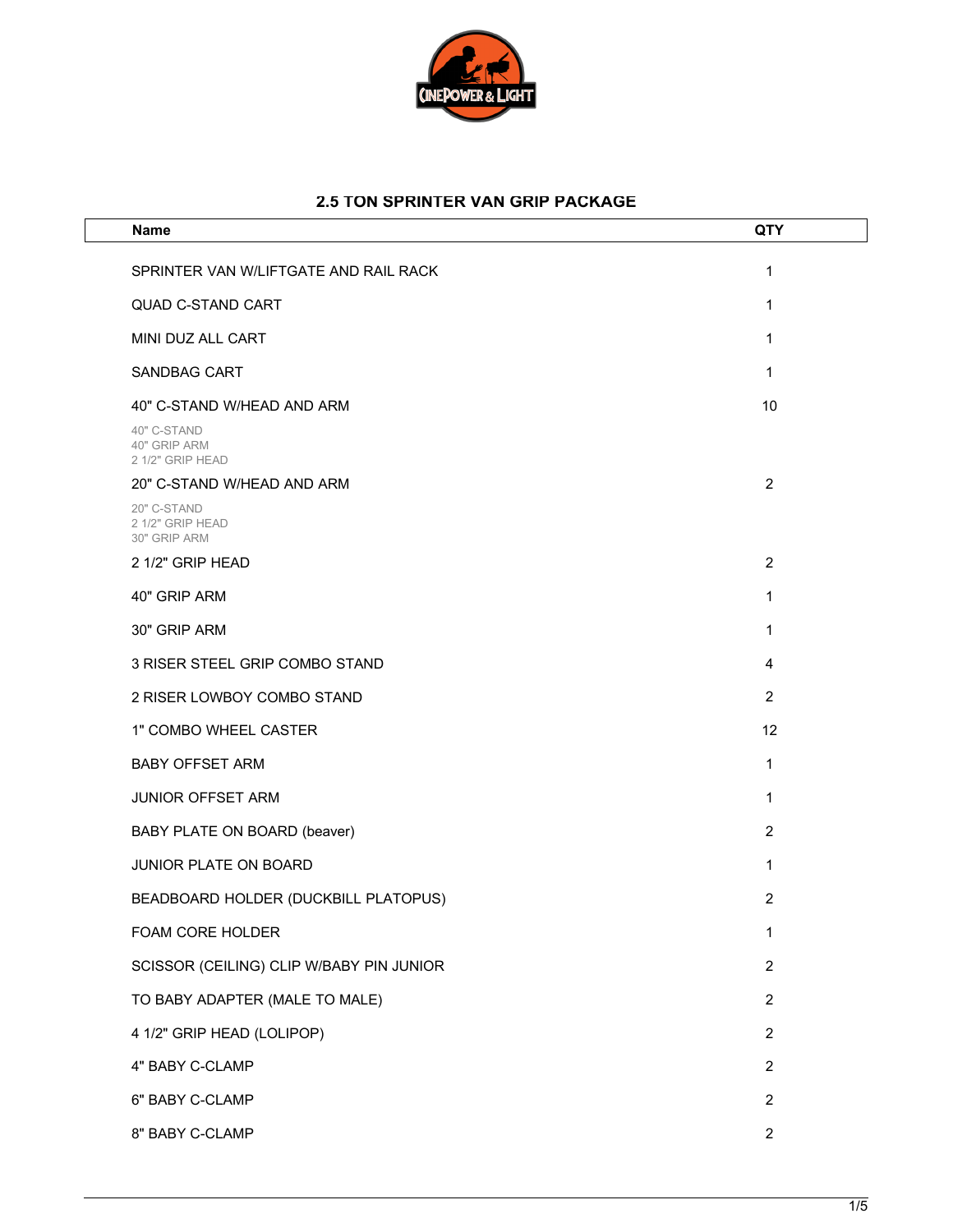

| <b>Name</b>                                   | QTY            |
|-----------------------------------------------|----------------|
| 6" JUNIOR C-CLAMP                             | $\mathbf{1}$   |
| 8" JUNIOR C-CLAMP                             | 1              |
| 12" FURNI CLAMP WITH BABY PIN                 | $\overline{2}$ |
| MAFER CLAMP WITH BABY PIN                     | $\overline{2}$ |
| CARDELLINI END JAW CLAMP                      | $\overline{2}$ |
| CARDELLINI CENTER JAW CLAMP                   | $\overline{2}$ |
| SAFETY CABLE                                  | 10             |
| SWIVEL CHEESEBORO                             | 4              |
| RIGID CHEESEBORO                              | 4              |
| <b>BABY GRID CLAMP</b>                        | $\overline{2}$ |
| #1 GRIP CLIP                                  | 10             |
| #2 GRIP CLIP                                  | 10             |
| #3 GRIP CLIP                                  | 10             |
| 5FT LIL GIANT ADJUSTABLE LADDER               | $\mathbf{1}$   |
| 20LBS SHOT BAG                                | 10             |
| 35LBS SANDBAG                                 | $\sqrt{5}$     |
| FULL APPLE BOX                                | 6              |
| HALF APPLE BOX                                | 4              |
| <b>QUARTER APPLE BOX</b>                      | 4              |
| PANCAKE APPLE BOX                             | 4              |
| APPLEBOX PAD                                  | $\overline{2}$ |
| CRATE OF WEDGES 24 / CRIBBING 24              | $\mathbf{1}$   |
| <b>MILK CRATE</b><br>WEDGES<br>1 X 3 CRIBBING |                |
| 18" X 24" SINGLE SCRIM - BLACK                | 1              |
| 18" X 24" DOUBLE SCRIM - BLACK                | 1              |
| 18" X 24" POLY SILK WHITE                     | 1              |
| 18" X 24" SOLID                               | $\overline{2}$ |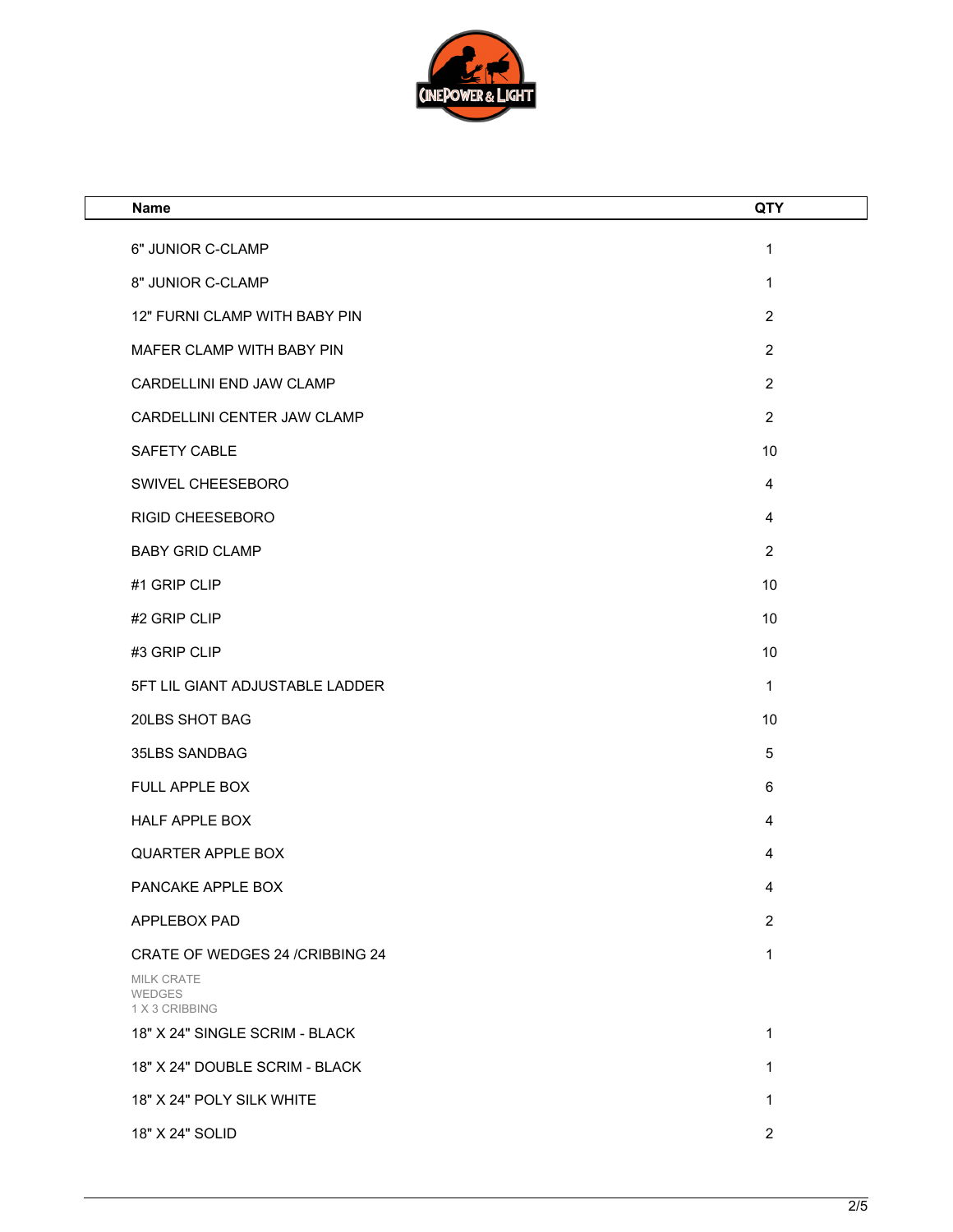

| Name                                                                                                            | <b>QTY</b>     |
|-----------------------------------------------------------------------------------------------------------------|----------------|
| 18" X 24" EMPTY FRAME                                                                                           | $\overline{2}$ |
| 24" X 36" SINGLE SCRIM - BLACK                                                                                  | 1              |
| 24" X 36" DOUBLE SCRIM - BLACK                                                                                  | 1              |
| 24" X 36" POLY SILK WHITE                                                                                       | 1              |
| 24" X 36" SOLID                                                                                                 | $\overline{2}$ |
|                                                                                                                 |                |
| 24" X 36" EMPTY FRAME                                                                                           | $\overline{2}$ |
| 18" X 48" SOLID CUTTER FLOPPY                                                                                   | 1              |
| 24" X 60" SOLID CUTTER FLOPPY                                                                                   | 1              |
| 48" X 48" SINGLE SCRIM - BLACK                                                                                  | 1              |
| 48" X 48" DOUBLE SCRIM - BLACK                                                                                  | 1              |
| 48" X 48" POLY SILK WHITE                                                                                       | 1              |
| 48" X 48" SOLID FLOPPY                                                                                          | 4              |
| 48" X 48" B/W ULTRABOUNCE FLOPPY                                                                                | 1              |
| 48" X 48" EMPTY FRAME W/DIFFUSION                                                                               | 4              |
| 2 X 2 BEADBOARD BOUNCE                                                                                          | 1              |
| 2 X 4 BEADBOARD BOUNCE                                                                                          | 1              |
| 4 X 4 BEADBOARD BOUNCE                                                                                          | $\overline{2}$ |
| 42" SILVER REFLECTOR W/LEAF AND HARD SIDE                                                                       | $\overline{2}$ |
| 2 SLOT REFLECTOR BOX                                                                                            | 1              |
|                                                                                                                 |                |
| 6' X 6' FRAME W/ CORNERS AND EARS (SQUARE STOCK)<br>1" SQUARE STOCK FRAME CORNERS<br>1" SQUARE STOCK FRAME EARS | 1              |
| FRAME ACCESSORY BAG<br>6' X 6' SINGLE SCRIM BLACK                                                               | 1              |
| <b>OVERHEAD RAG BAG</b>                                                                                         |                |
| 6' X 6' DOUBLE SCRIM BLACK                                                                                      | 1              |
| OVERHEAD RAG BAG                                                                                                |                |
| 6' X 6' POLY SILK WHITE                                                                                         | 1              |
| OVERHEAD RAG BAG                                                                                                |                |
| 6' X 6' SOLID BLACK                                                                                             | 1              |
| OVERHEAD RAG BAG                                                                                                |                |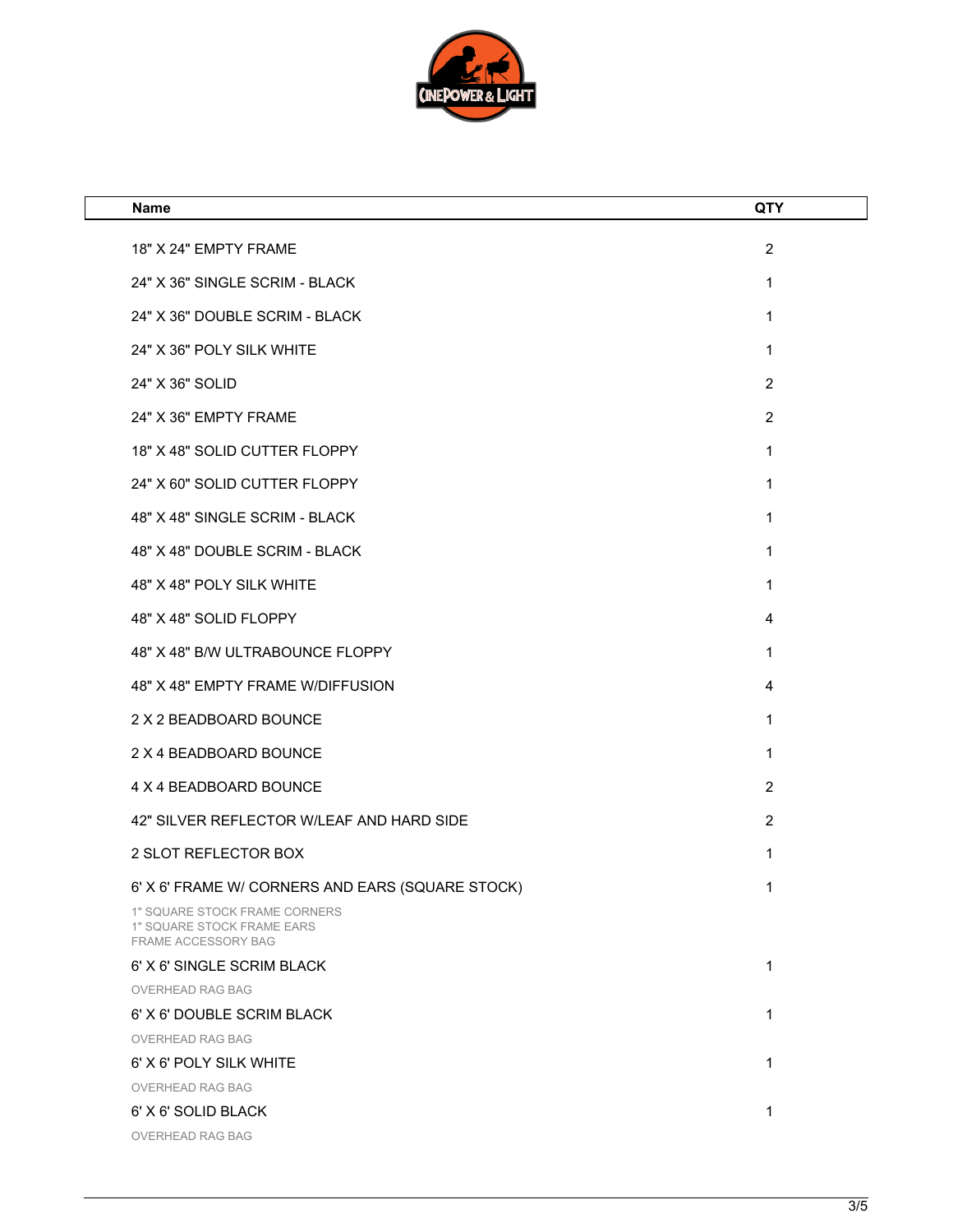

| <b>Name</b>                                                                                               | <b>QTY</b> |
|-----------------------------------------------------------------------------------------------------------|------------|
| 6' X 6' B/W ULTRABOUNCE                                                                                   | 1          |
| OVERHEAD RAG BAG                                                                                          |            |
| 6' X 6' SILENT 1/4 GRIDCLOTH                                                                              | 1          |
| <b>OVERHEAD RAG BAG</b>                                                                                   |            |
| 6' X 6' HALF (LITE) GRIDCLOTH                                                                             | 1          |
| <b>OVERHEAD RAG BAG</b>                                                                                   |            |
| 8' X '8 FRAME W/ CORNERS AND EARS (SQUARE STOCK)                                                          | 1          |
| 8' 1" SQUARE STOCK<br>1" SQUARE STOCK FRAME CORNERS<br>1" SQUARE STOCK FRAME EARS<br>FRAME ACCESSORY BAG  |            |
| 8' X 8' SINGLE SCRIM BLACK                                                                                | 1          |
| <b>OVERHEAD RAG BAG</b>                                                                                   |            |
| 8' X 8' DOUBLE SCRIM BLACK                                                                                | 1          |
| <b>OVERHEAD RAG BAG</b>                                                                                   |            |
| 8' X 8' POLY SILK WHITE                                                                                   | 1          |
| OVERHEAD RAG BAG                                                                                          |            |
| 8' X 8' SOLID                                                                                             | 1          |
| OVERHEAD RAG BAG                                                                                          |            |
| 8' X 8' ULTRABOUNCE B/W                                                                                   | 1          |
| <b>OVERHEAD RAG BAG</b>                                                                                   |            |
| 8' X 8' SILENT 1/4 GRID CLOTH                                                                             | 1          |
| <b>OVERHEAD RAG BAG</b>                                                                                   |            |
| 8' X 8' SILENT LITE GRID CLOTH (Half)                                                                     | 1          |
| <b>OVERHEAD RAG BAG</b>                                                                                   |            |
| 12' X 12' 1" FRAME W/ CORNERS AND EARS (SQUARE STOCK)                                                     | 1          |
| 12' 1" SQUARE STOCK<br>1" SQUARE STOCK FRAME CORNERS<br>1" SQUARE STOCK FRAME EARS<br>FRAME ACCESSORY BAG |            |
| 12' X 12' SINGLE SCRIM BLACK                                                                              | 1          |
| OVERHEAD RAG BAG                                                                                          |            |
| 12' X 12' DOUBLE SCRIM BLACK                                                                              | 1          |
| OVERHEAD RAG BAG                                                                                          |            |
| 12' X 12' POLY SILK WHITE                                                                                 | 1          |
| <b>OVERHEAD RAG BAG</b>                                                                                   |            |
| 12' X 12' SOLID                                                                                           | 1          |
| <b>OVERHEAD RAG BAG</b>                                                                                   |            |
| 12' X 12' ULTRABOUNCE B/W                                                                                 | 1          |
| OVERHEAD RAG BAG                                                                                          |            |